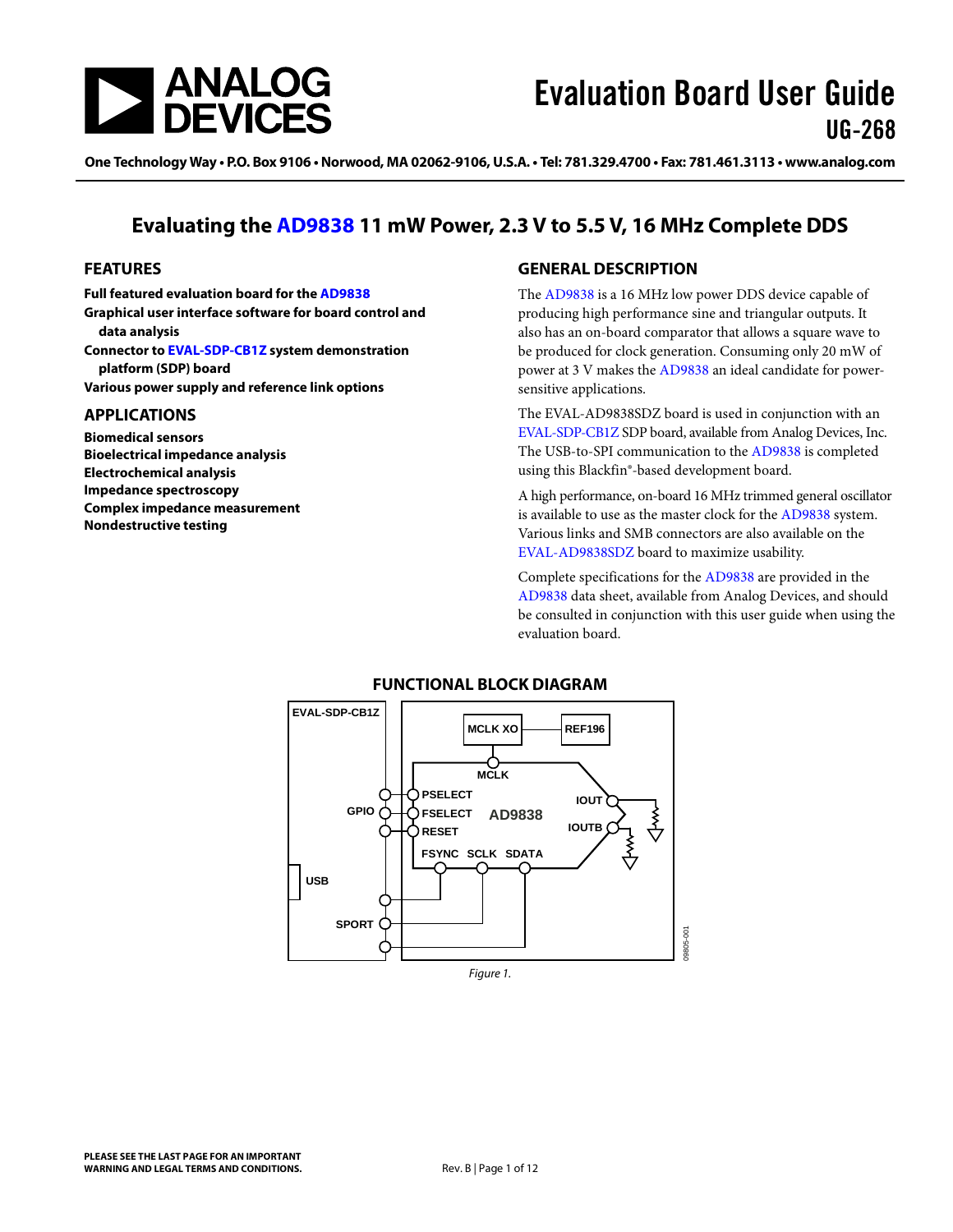# TABLE OF CONTENTS

### <span id="page-1-0"></span>**REVISION HISTORY**

#### **3/13—Rev. A to Rev. B**

| Changes to Setting Up the Digital Interface Section  5 |
|--------------------------------------------------------|
| Changes to Select External MCLK Frequency Section,     |
| Programming Method: Hardware or Software Section,      |
| and Loading Frequency and Phase Registers Section  6   |
|                                                        |
|                                                        |
| $8/12$ —Rev. 0 to Rev. A                               |
| Changed LK3 Position from In to Out, Table 1 4         |
|                                                        |

**4/11—Revision 0: Initial Version**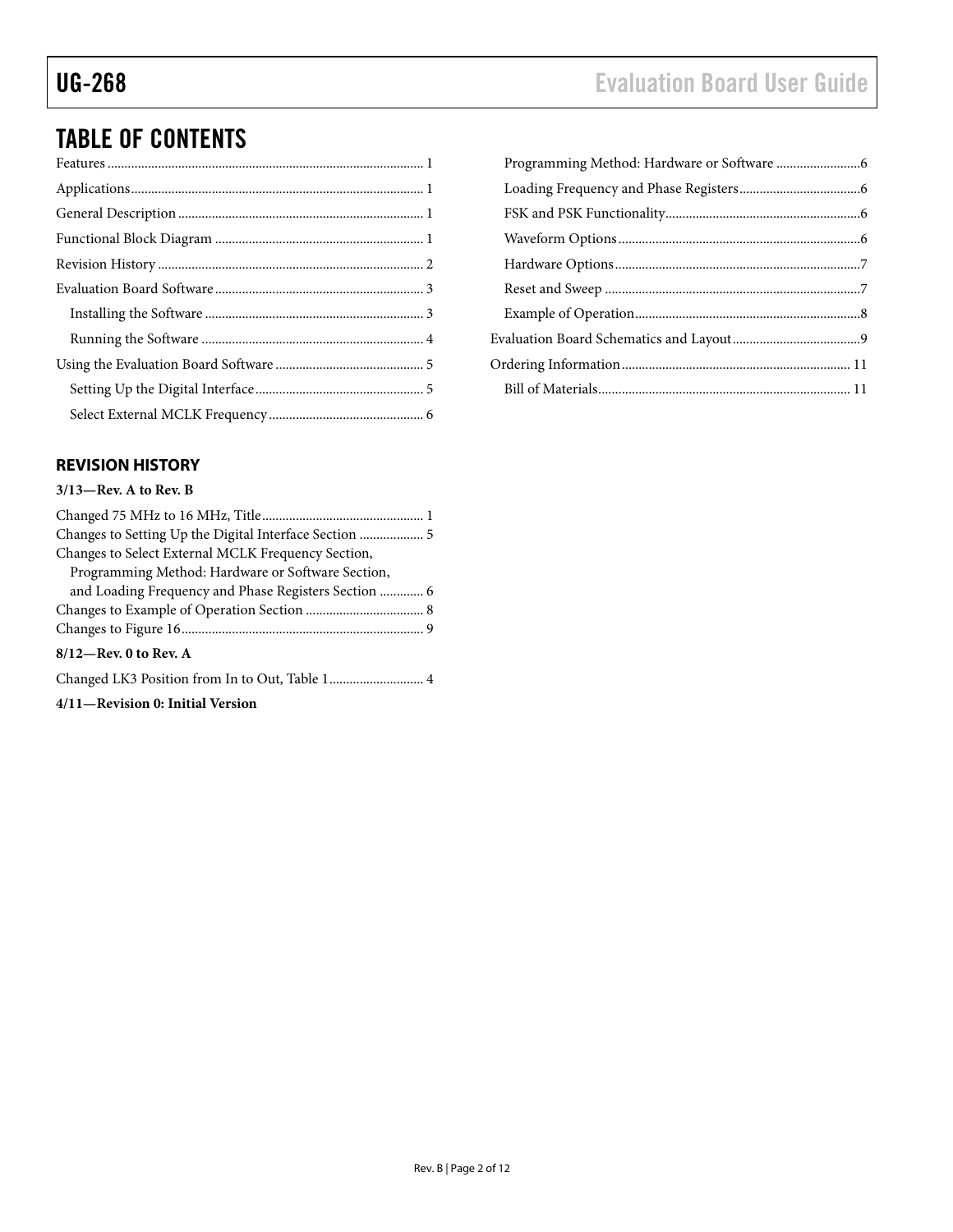## <span id="page-2-0"></span>EVALUATION BOARD SOFTWARE

#### <span id="page-2-1"></span>**INSTALLING THE SOFTWARE**

Th[e EVAL-AD9838SDZ](http://www.analog.com/AD9838?doc=UG-268.pdf) evaluation kit includes the software and drivers on a CD. The software is compatible with Windows® XP, Windows Vista, and Windows 7.

To install the software, follow these steps:

- 1. Install the software before connecting the SDP board to the USB port of the PC.
- 2. Start the Windows operating system and insert the [EVAL-AD9838SDZ](http://www.analog.com/AD9838?doc=UG-268.pdf) evaluation kit CD.
- 3. Download the AD9838SDZ LabVIEW® software. The correct driver, SDPDriversNET, for the SDP board should download automatically after LabVIEW is downloaded,

supporting both 32- and 64-bit systems. However, if the drivers do not download automatically, the driver executable file can also be found in the **Program Files**/**Analog Devices** folder. Follow the on-screen prompts to install the SDPDriverNet Version 1.3.6.0.

- 4. After installation of the software and drivers is complete, plug the [EVAL-AD9838SDZ](http://www.analog.com/AD9838?doc=UG-268.pdf) into the SDP board and the SDP board into the PC using the USB cable included in the box.
- 5. When the software detects the evaluation board, proceed through any dialog boxes that appear to finalize the installation (**Found New Hardware Wizard**/**Install the Software Automatically** and so on).



*Figure 2. Hardware Device Manager Window with SDP Board Plugged In*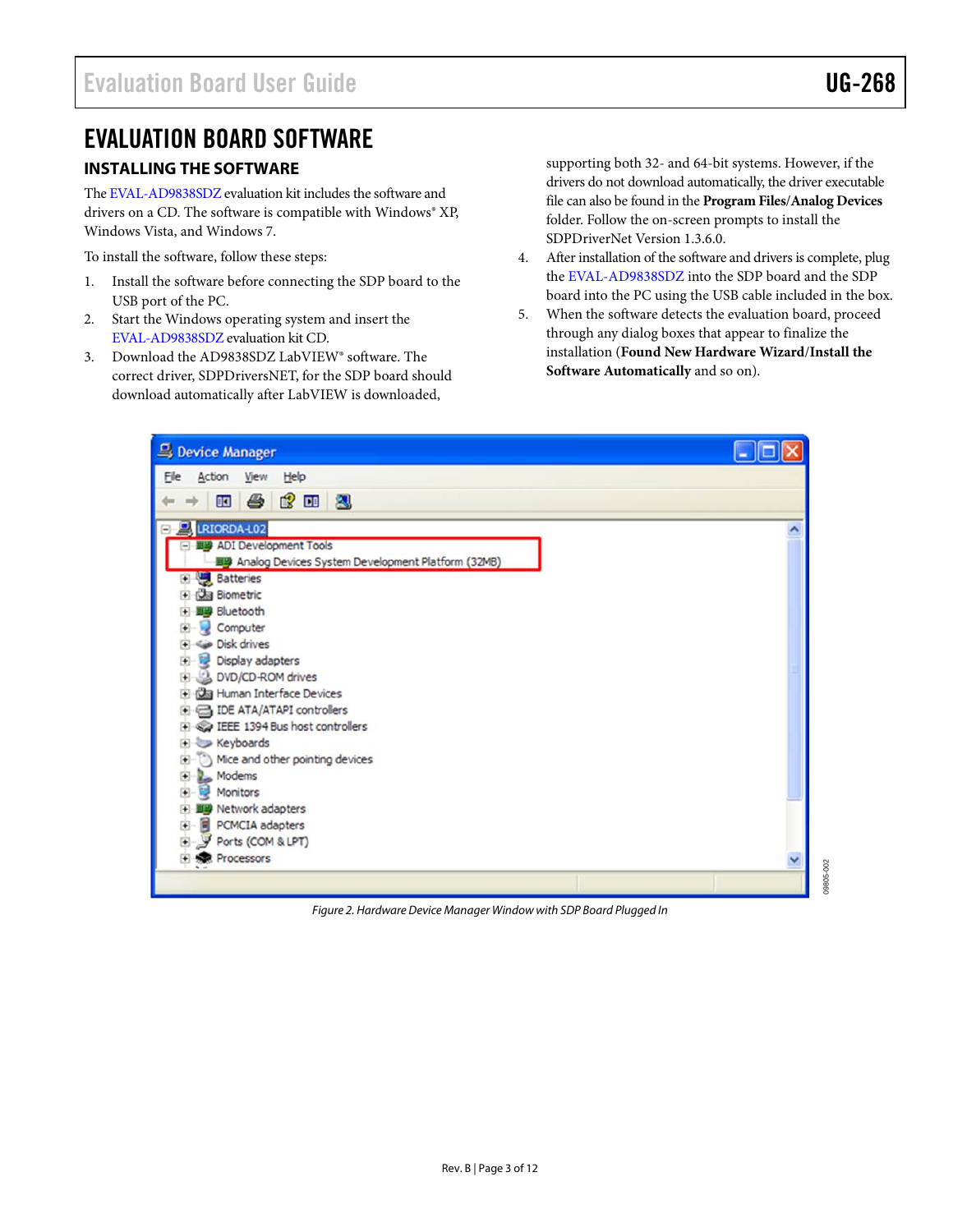#### <span id="page-3-0"></span>**RUNNING THE SOFTWARE**

To run the evaluation board program, do the following:

- 1. Click **Start/All Programs/Analog Devices/AD9838/ AD9838 Eval Board**.
- 2. If the SDP board is not connected to the USB port when the software is launched, a connectivity error displays (see [Figure 3\)](#page-3-1). Simply connect the evaluation board to the USB port of the PC, wait a few seconds, click **Rescan**, and follow the instructions.
- 3. Ensure that all links are in the correct positions (see [Table 1\)](#page-3-2). The main window of the AD9838DBZ evaluation software then opens, as shown in [Figure 4.](#page-4-2)

#### <span id="page-3-2"></span>**Table 1. Default Setup for Link Positions**

| Link No. | <b>Position</b> | <b>Function</b>                                                                  |
|----------|-----------------|----------------------------------------------------------------------------------|
| 1 K1     | А               | On-board linear regulator selected to<br>supply power to the general oscillator. |
| I K2     | B               | 3.3 V digital supply for the AD9838<br>supplied from the EVAL-SDP-CB1Z board.    |
| I K3     | Out             | Decouple the CAP/2.5V pin to ground<br>because V <sub>DD</sub> is >2.7 V.        |
| l K4     | B               | 3.3 V analog supply for the AD9838<br>supplied from the EVAL-SDP-CB1Z board.     |

<span id="page-3-1"></span>

| <b>M</b> : Hardware Select                                             |           |
|------------------------------------------------------------------------|-----------|
| No matching system found. Press Rescan to retry or Cancel to<br>abort. |           |
| Previous<br>Next                                                       |           |
| Cancel<br>Rescan<br>Select                                             | 09805-003 |

*Figure 3. Pop-Up Window Error*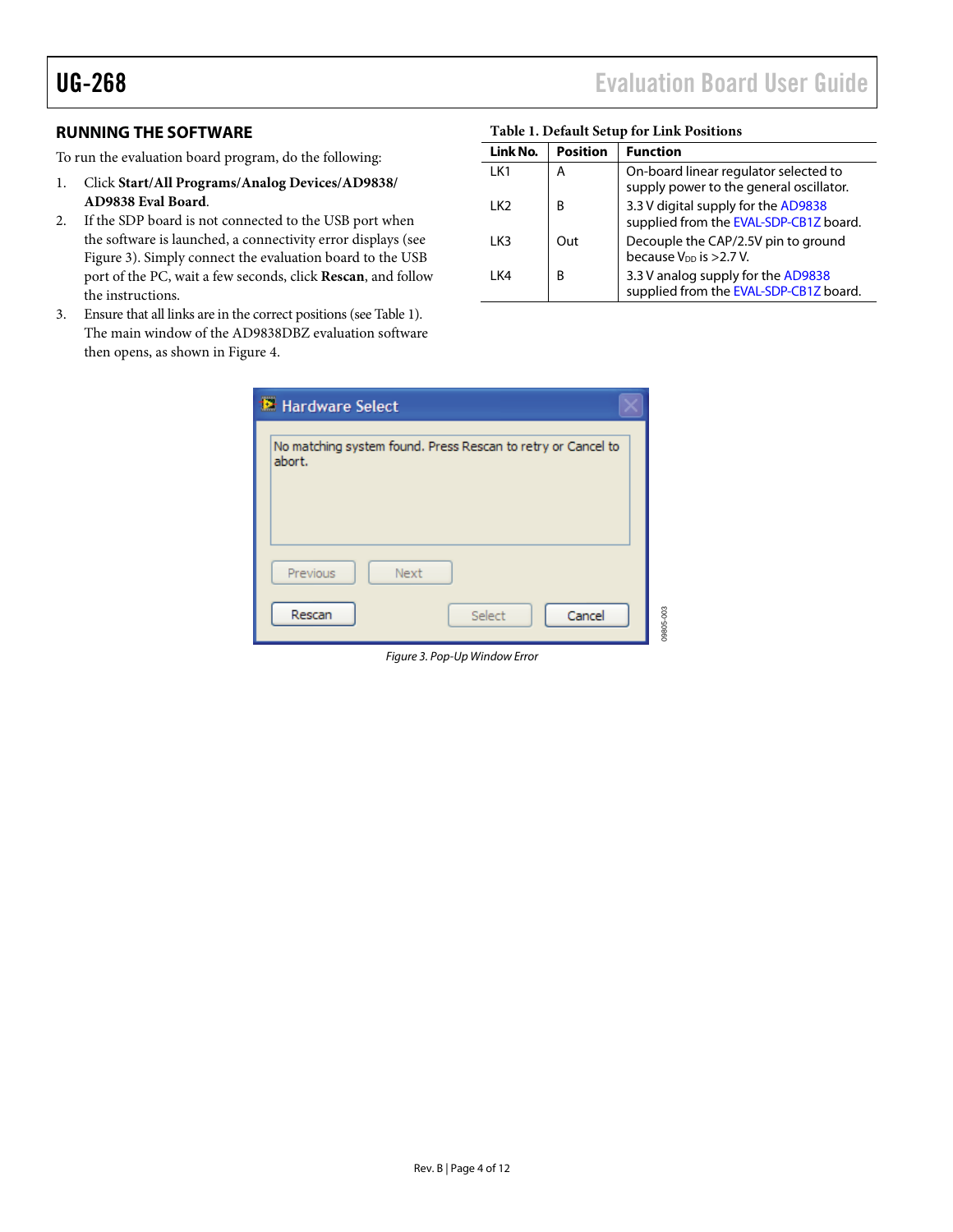## <span id="page-4-0"></span>USING THE EVALUATION BOARD SOFTWARE

|                                                                                                                                                                                                        | The Man New York                                                                                                                                                                                                                                                                                                                                                                                                                                                                                                                                                                                                                     |
|--------------------------------------------------------------------------------------------------------------------------------------------------------------------------------------------------------|--------------------------------------------------------------------------------------------------------------------------------------------------------------------------------------------------------------------------------------------------------------------------------------------------------------------------------------------------------------------------------------------------------------------------------------------------------------------------------------------------------------------------------------------------------------------------------------------------------------------------------------|
| <b>DIGITAL INTERFACE</b><br>Connector<br>$\checkmark$<br>connectorA<br><b>Frame Frequency</b><br>1000000<br><b>SCLK Frequency</b><br>1000000<br><b>EXTERNAL MCLK</b><br>16.0000000000<br>$MCLK(MHz) =$ | <b>AD9838 DDS</b><br>AD9838<br>Programming Method<br><b>Frequency Control</b><br>Hit Enter To Load Data<br>FREQ 0 (MHz)<br><b>OSoftware</b><br>FREQ 0 (HEX)<br>Select FREQ Reg<br>0.1000000000<br>19999A<br><b>O</b> Hardware<br>OFREQ 0<br>FREQ 1 (MHz)<br>FREQ 1 (HEX)<br>OFREQ 1<br>0.1200000000<br>1EB852<br><b>Sleep Options</b><br>⊙ Full Power Up<br>Hit Enter To Load Data<br>Phase Control<br>ODisable int. Clk<br>PHASE 0 °<br>PHASE 0 (HEX)<br>Select PHASE Reg<br>ODac Power Down<br>lo.<br>$\overline{0}$<br>OPHASE 0<br>ODac and Clk Down<br>PHASE 1 (HEX)<br>PHASE 1°<br>OPHASE 1<br>$\overline{0}$<br>$\overline{0}$ |
|                                                                                                                                                                                                        | Bit Rate (ms) 100<br>Bit Rate (ms) 0<br>FSK C<br>PSK C<br>Outputs<br>GPIOs (H/W)<br>Sign Bit Output Options<br><b>FSEL</b><br>Reset<br><b>Iout Output Options</b><br>O Output Disabled<br>Sinusoidal<br>OPhase Accumulator MSB<br>Ramp<br><b>SLEEP</b><br><b>PSEL</b><br>Comparator<br>Divide Output by 2<br>Reset Bit<br>Sweep                                                                                                                                                                                                                                                                                                      |

*Figure 4. AD9838 DDS Evaluation Software*

### <span id="page-4-2"></span><span id="page-4-1"></span>**SETTING UP THE DIGITAL INTERFACE**

To set up the [AD9838](http://www.analog.com/AD9838?doc=UG-268.pdf) to perform measurements, first plug the [EVAL-SDP-CB1Z](http://www.analog.com/sdplatform_userguide?doc=UG-268.pdf) board into th[e EVAL-AD9838SDZ](http://www.analog.com/AD9838?doc=UG-268.pdf) board and connect the system to the USB port of a PC. Then launch the evaluation software and set the **DIGITAL INTERFACE**. The [EVAL-SDP-CB1Z](http://www.analog.com/sdplatform_userguide?doc=UG-268.pdf) has two connector plugs: **connectorA** and **connectorB**. Select which connector you want to use with the [AD9838](http://www.analog.com/AD9838?doc=UG-268.pdf) evaluation board from the **Connector** drop-down menu.

The SPI **Frame Frequency** and **SCLK Frequency** boxes can also be set in this window. If the SPI interface speed has not been decided upon, leave the default values shown in [Figure 5.](#page-4-3) 



09805-004

09805-004

<span id="page-4-3"></span>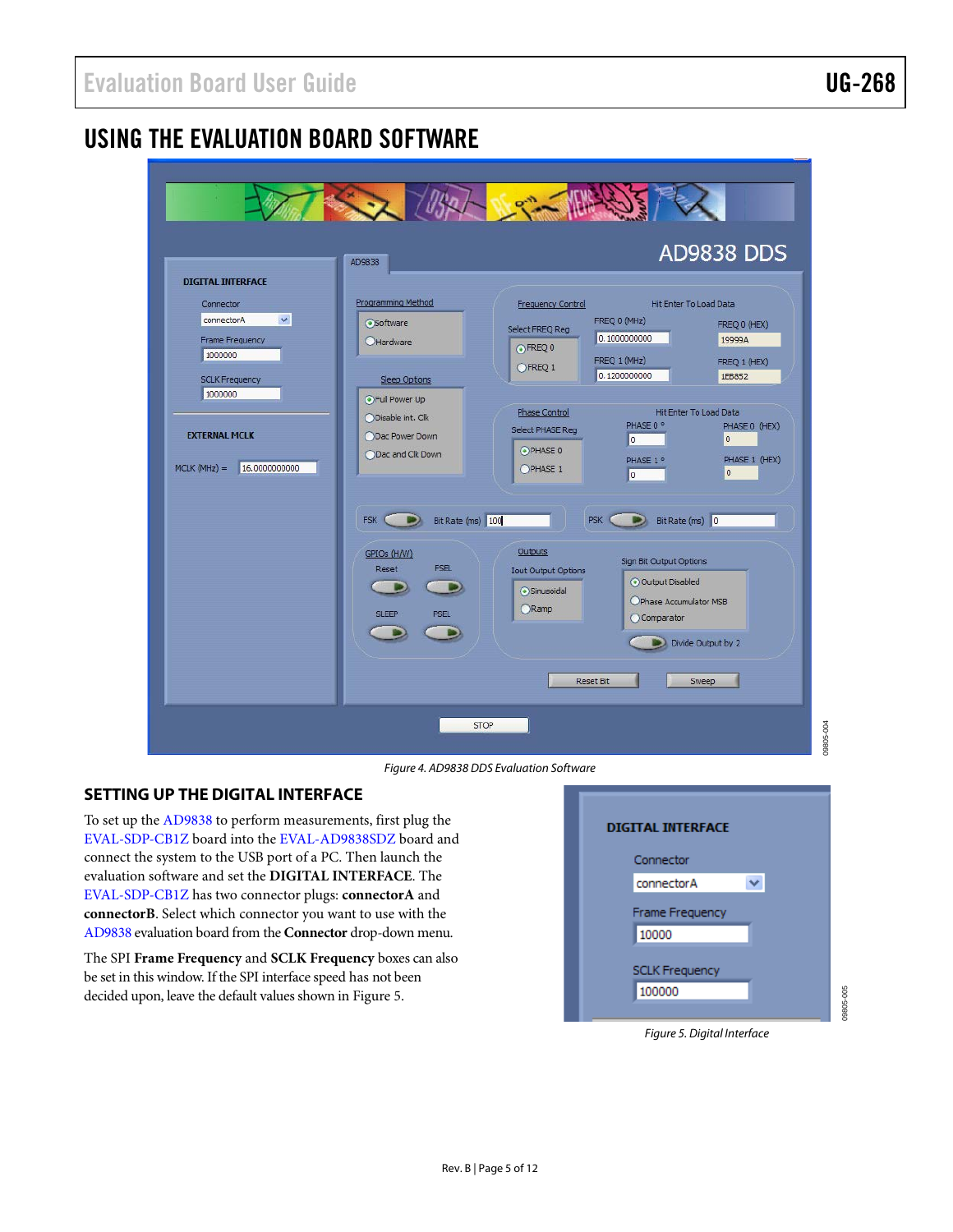#### <span id="page-5-0"></span>**SELECT EXTERNAL MCLK FREQUENCY**

Having selected the digital interface specifics, next use the **EXTERNAL MCLK** box to choose which frequency to use. The boards are supplied with a 16 MHz general oscillator. If a different clock source is required, the CLK1 SMB connector can be used to supply a different MCLK value.

Two options for the general oscillator include the AEL3013 oscillators from AEL Crystals and the SG-310SCN oscillators from Epson Electronics.



*Figure 6. EXTERNAL MCLK Input*

#### <span id="page-5-1"></span>**PROGRAMMING METHOD: HARDWARE OR SOFTWARE**

Functions that select frequency and phase registers, reset internal registers, and power down the DAC can be implemented using either software or hardware[. Figure 7](#page-5-5) shows how to select the source of control for these functions. Alternatively, you can set the PIN/SW bit to 1 to select that these functions be controlled using the appropriate hardware control pins, or you can set the PIN/SW bit to 0 to select that these functions be controlled using the appropriate software control bits.



*Figure 7. Programming Method*

## <span id="page-5-5"></span><span id="page-5-2"></span>**LOADING FREQUENCY AND PHASE REGISTERS**

The desired output frequency and output phase can be loaded using the inputs shown i[n Figure 8.](#page-5-6) Either the FREQ0 register or the FREQ1 register can be loaded with frequency data. The frequency data is loaded in megahertz, and the equivalent hexadecimal code is shown to the right after data is entered; press the ENTER key to load data. After data is loaded, the output appears on the IOUT and IOUTB pins. Similarly, either the PHASE0 register or PHASE1 register can be selected, and the phase data is loaded in degrees.

The analog output frequency from the [AD9838](http://www.analog.com/AD9838?doc=UG-268.pdf) is defined by

$$
f_{MCLK}/2^{28} \times FREGREG
$$

where *FREQREG* is the value loaded into the selected frequency register in decimals. This signal is phase shifted by

2π/4096 × *PHASEREG*

where *PHASEREG* is the value contained in the selected phase register in decimals.



*Figure 8. Frequency and Phase Load*

#### <span id="page-5-6"></span><span id="page-5-3"></span>**FSK AND PSK FUNCTIONALITY**

In software mode, the [AD9838](http://www.analog.com/AD9838?doc=UG-268.pdf) can be set up for FSK or PSK functionality by simply entering the bit rate in milliseconds and clicking **FSK** or **PSK** (se[e Figure 9\)](#page-5-7).

| m | 1000<br><b>ARRESTS</b> | 2000 |
|---|------------------------|------|
|   |                        |      |

*Figure 9. FSK and PSK Functionality*

#### <span id="page-5-7"></span><span id="page-5-4"></span>**WAVEFORM OPTIONS**

The output waveform can be selected as a sinusoidal waveform or a ramp waveform. The internal comparator in th[e AD9838](http://www.analog.com/AD9838) can be disabled or enabled (se[e Figure 10\)](#page-5-8). The MSB or the MSB/2 of the phase accumulator can be selected as the output on the SIGN BIT OUT pin.



<span id="page-5-8"></span>*Figure 10. Waveform Profile and SIGN BIT OUT Pin*

09805-010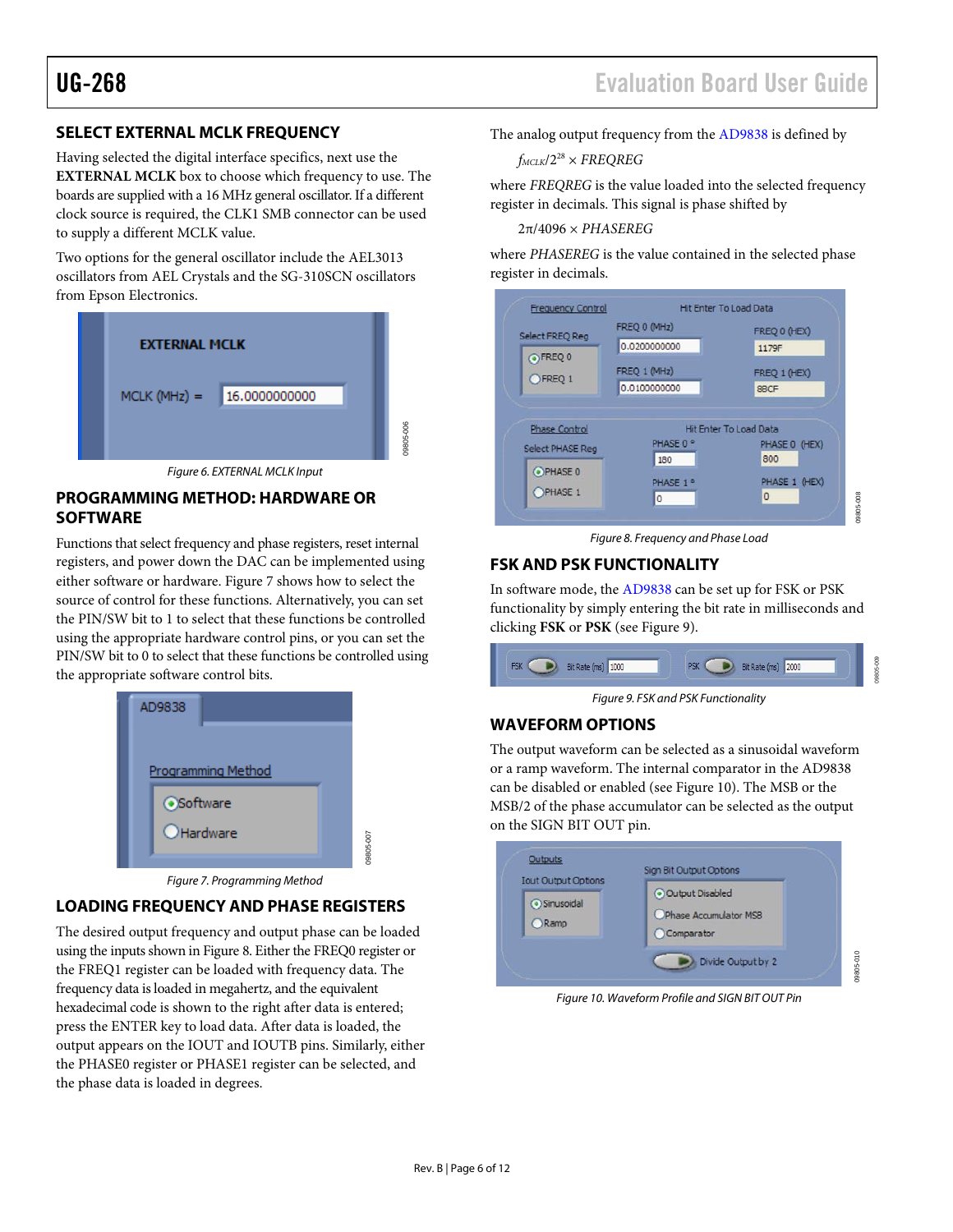09805-014

BR05-014

#### *Power-Down Options*

The [AD9838](http://www.analog.com/AD9838?doc=UG-268.pdf) has various power-down options selected through the control register. The part can disable the MCLK or disable the DAC if just the MSB output is used on the SIGN BIT OUT pin, or it can power down both sections for a lower power sleep mode (see [Figure 11\)](#page-6-2).

| Sleep Options            |           |
|--------------------------|-----------|
| <b>OFull Power Up</b>    |           |
| ODisable int. Clk        |           |
| ODac Power Down          |           |
| <b>ODac and Clk Down</b> |           |
|                          | 09805-011 |

*Figure 11. Power-Down Options*

#### <span id="page-6-2"></span><span id="page-6-0"></span>**HARDWARE OPTIONS**

If the hardware programming method is selected as shown in [Figure 7,](#page-5-5) the following pin functions can be toggled: FSELECT, PSELECT, RESET, and SLEEP (by clicking **FSEL**, **PSEL**, **Reset**, and **SLEEP**, respectively; se[e Figure 12\)](#page-6-3). These functions are controlled by the GPIO outputs on the [EVAL-SDP-CB1Z](http://www.analog.com/sdplatform_userguide?doc=UG-268.pdf) board. For example, frequency data can be loaded to the FREQ0 register and the FREQ1 register, and the output can be toggled by the FSELECT pin, that is, 2FSK functionality.



<span id="page-6-3"></span>*Figure 12. GPIO Hardware Pin Control* 

#### <span id="page-6-1"></span>**RESET AND SWEEP**

The reset software command is set using the buttons shown in [Figure 13.](#page-6-4) To set up a DDS sweep, click **Sweep**.



*Figure 13. Software Reset and Sweep Select*

<span id="page-6-4"></span>The sweep function allows users to load a start frequency, stop frequency, increment size, number of loops, and delay between each frequency increment. These commands are then loaded to the part automatically from th[e EVAL-SDP-CB1Z](http://www.analog.com/sdplatform_userguide?doc=UG-268.pdf) board.



*Figure 14. Sweep Functionality*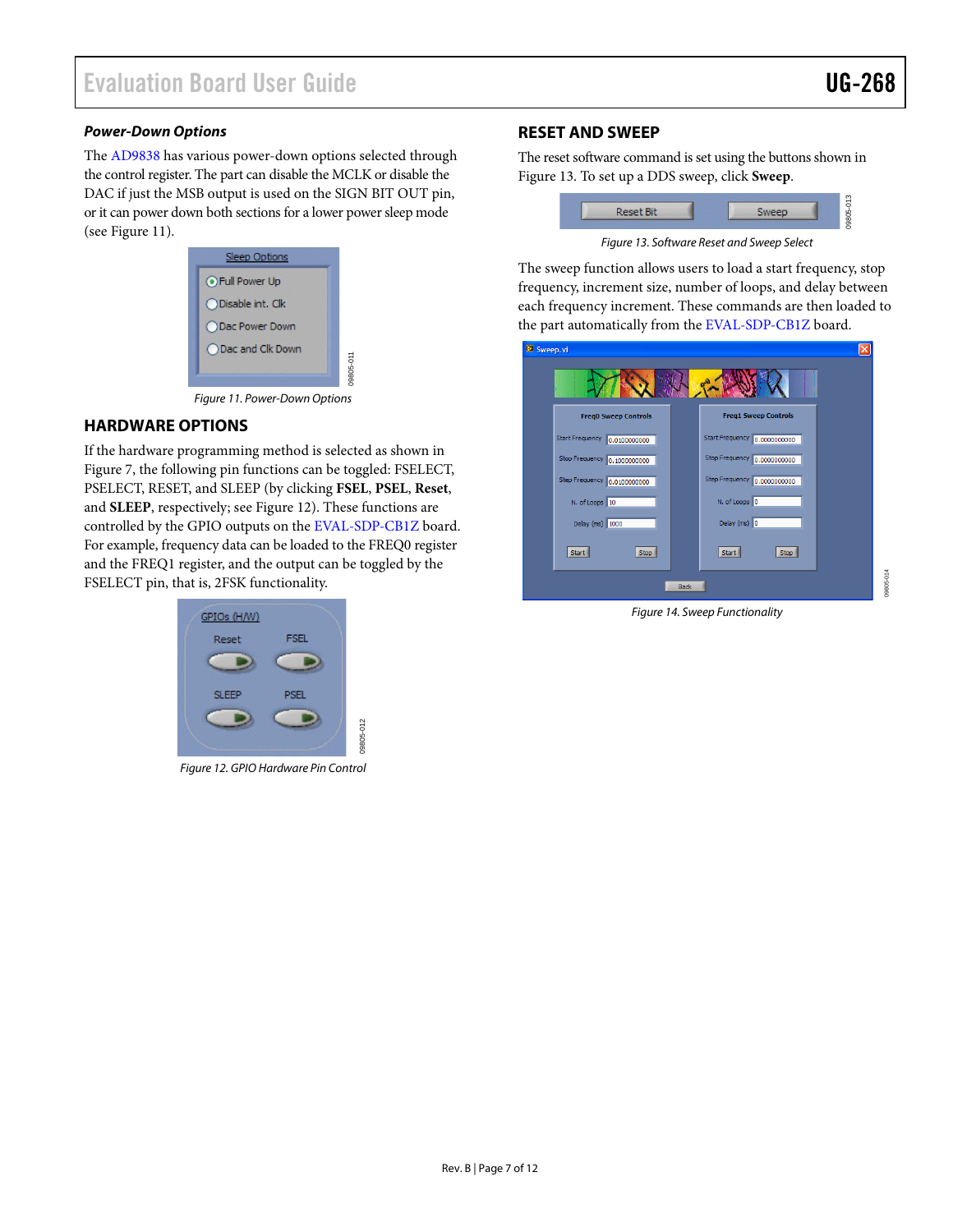<span id="page-7-0"></span>An example of configuring th[e AD9838](http://www.analog.com/AD9838?doc=UG-268.pdf) to output 10 kHz follows:

- 1. Plug th[e EVAL-SDP-CB1Z](http://www.analog.com/sdplatform_userguide?doc=UG-268.pdf) board into th[e EVAL-AD9838SDZ](http://www.analog.com/AD9838?doc=UG-268.pdf) board and connect to the USB port.
- 2. Start up the software located at **Start**/**All Programs**/ **Analog Devices**/**AD9838**/**AD9838 Eval Board**. You should see the SDP board communicating with the PC.
- 3. Select **connectorA** or **connectorB**; this must match what the [AD9838](http://www.analog.com/AD9838?doc=UG-268.pdf) test chip is connected to.
- 4. Define MCLK; the default is an on-board 16 MHz oscillator.
- 5. Ensure that all links are in the correct positions (se[e Table 1\)](#page-3-2).
- 6. Select the FREQ1 register.
- 7. Load a 10 kHz excitation frequency and press ENTER.

UG-268 Evaluation Board User Guide

The output should appear on the IOUT and IOUTB outputs on the evaluation board.

For the FREQ0 register, follow the steps in the example operation, but with the following exceptions:

- In Step 6, select the FREQ0 register.
- In Step 7, load the FREQ0 register with 20 kHz and press ENTER.



*Figure 15. 10 kHz Output Signals on an IOUT Test Point*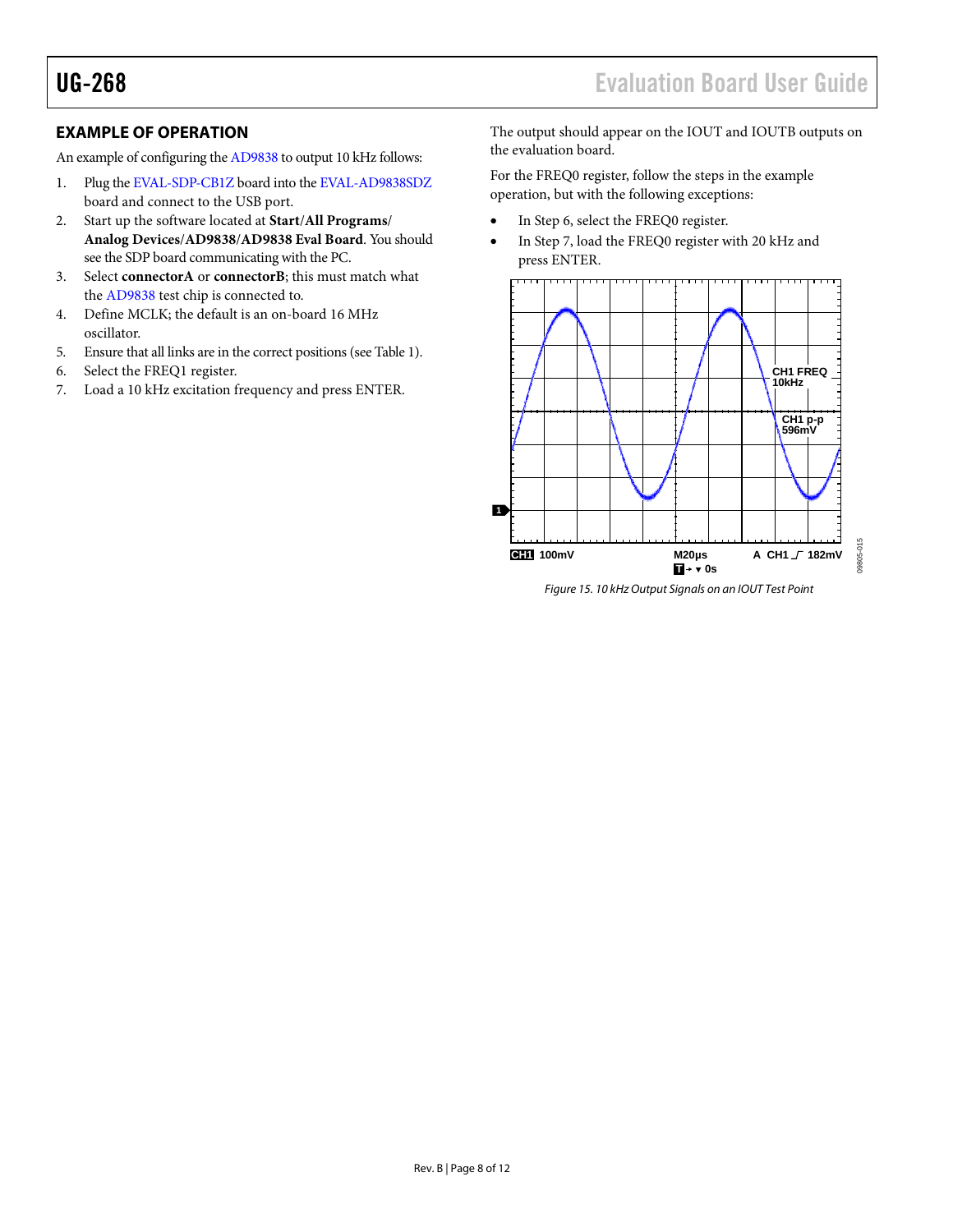# <span id="page-8-0"></span>EVALUATION BOARD SCHEMATICS AND LAYOUT





Rev. B | Page 9 of 12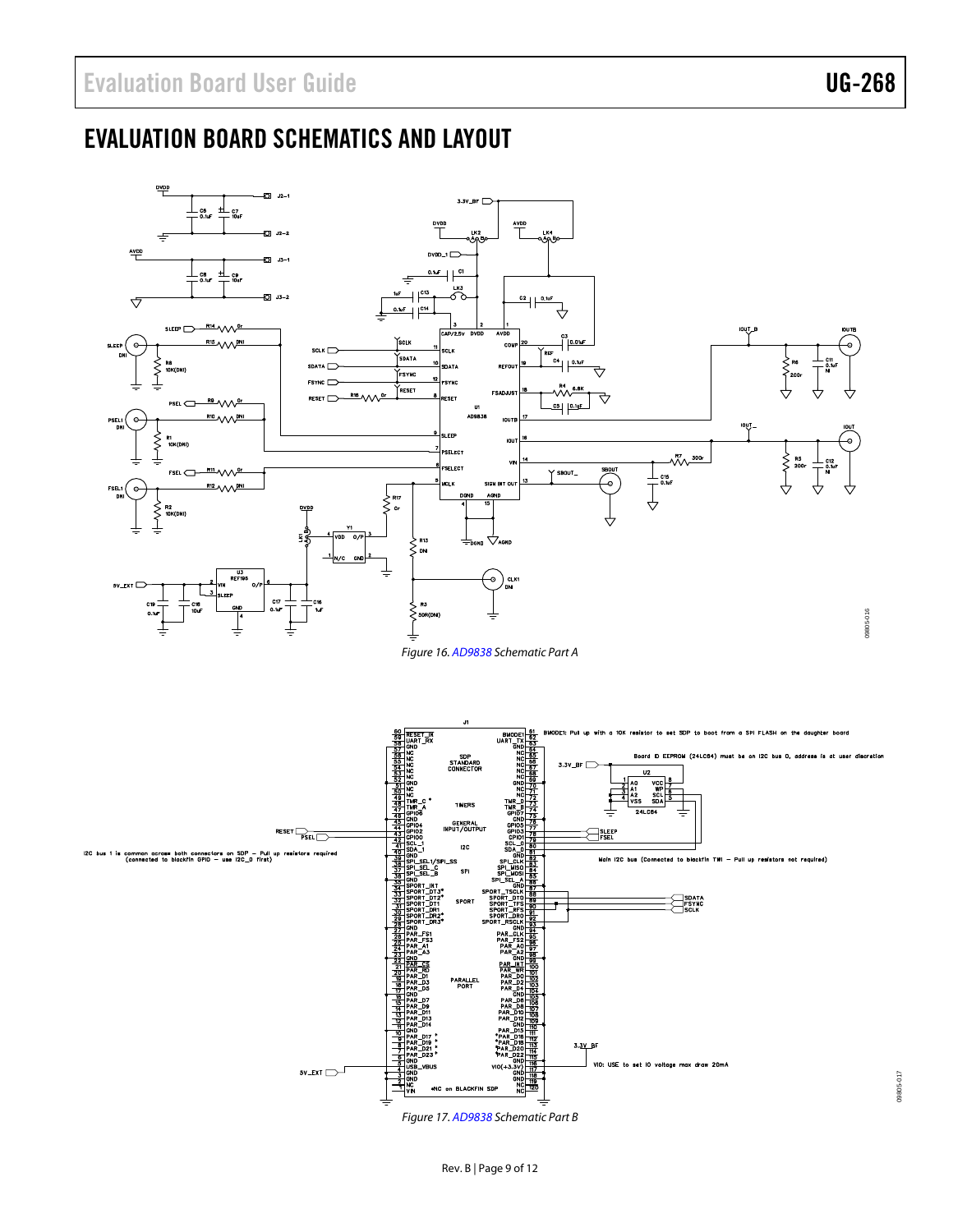

*Figure 18. Component Side View Layer 1*

09805-018 09805-018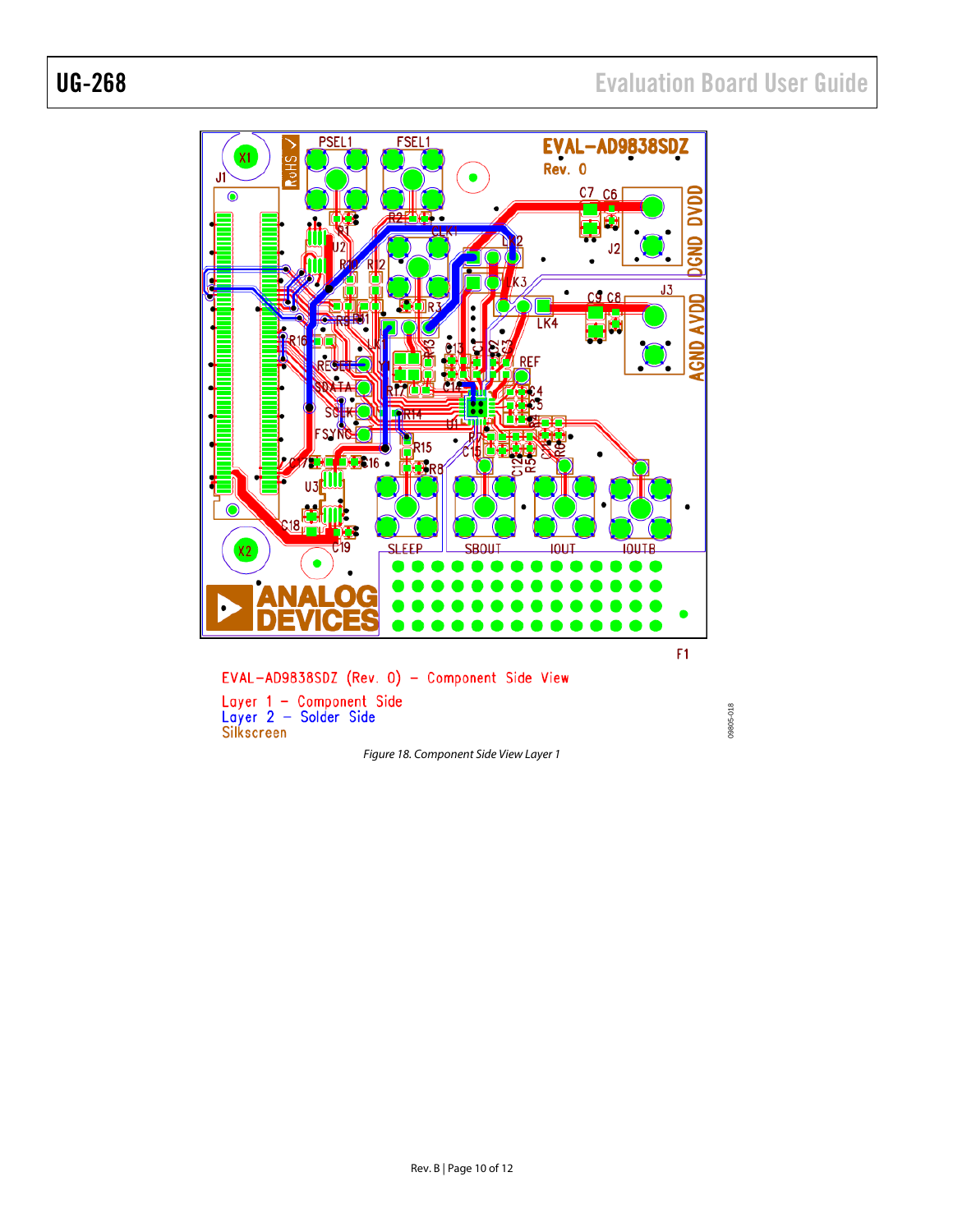# <span id="page-10-0"></span>ORDERING INFORMATION

## <span id="page-10-1"></span>**BILL OF MATERIALS**

#### **Table 2.**

| <b>Reference Designator</b>                                                                       | <b>Description</b>                                                         | Manufacturer          | <b>Part Number</b>          |
|---------------------------------------------------------------------------------------------------|----------------------------------------------------------------------------|-----------------------|-----------------------------|
| C1, C2, C4 to C6, C8, C11,<br>C12, C14, C15                                                       | 0.1 µF ceramic capacitor, 50 V, X7R, ±10%, 0603                            | Murata                | GRM188R71H104KA93D          |
| C <sub>3</sub>                                                                                    | 0.01 µF capacitor, 0603, 10 V, X5R, 10%                                    | Kemet                 | C0603C103K5RACTU            |
| C7, C9                                                                                            | 10 µF tantalum capacitor, ±10%, 10 V, SMD, RTAJ_A                          | <b>AVX</b>            | <b>TAJA106K010R</b>         |
| $C$ 13, $C$ 16                                                                                    | 1 µF capacitor, 10 V, Y5V, 0603, +80%, -20%                                | Yageo                 | CC0603ZRY5V6BB105           |
| C17, C19                                                                                          | 0.1 µF capacitor, 0603, 16 V, X7R, ±10%                                    | Multicomp             | B0603R104KCT                |
| C18                                                                                               | 10 µF ceramic capacitor, 10 V, 10%, X5R, 0805                              | Murata                | GRM21BR61A106KE19L          |
| CLK1, <sup>1</sup> F SEL1, <sup>1</sup> IOUT, IOUTB,<br>PSEL1, <sup>1</sup> SBOUT, SLEEP          | Straight PCB mount SMB jack, 50 $\Omega$                                   | Tyco                  | 1-1337482-0                 |
| FSYNC, IOUT_, IOUT_B, REF,<br>RESET, SBOUT_, SCLK, SDATA                                          | Red test point                                                             | Vero                  | 20-313137                   |
| G1                                                                                                | Ground link, copper short                                                  | Not applicable        | Not applicable              |
| J1                                                                                                | 120-way connector, 0.6 mm pitch, receptacle                                | HRS (Hirose)          | FX8-120S-SV(21)             |
| J2, J3                                                                                            | 2-pin terminal block (5 mm pitch)                                          | Campden               | CTB5000/2                   |
| LK1, LK2, LK4                                                                                     | 3-pin SIL header and shorting link                                         | Harwin                | M20-9990345 and<br>M7567-05 |
| LK3                                                                                               | 2-pin SIL header and shorting link, SIP-2P                                 | Harwin                | M20-9990246                 |
| R1,1 R2,1 R81                                                                                     | 10 kΩ SMD resistor, 0603                                                   | Multicomp             | MC 0.063W 0603 10K          |
| R3 <sup>1</sup>                                                                                   | 50 $\Omega$ SMD resistor, 0603                                             | Multicomp             | MC 0.063W 0603 50r          |
| R <sub>4</sub>                                                                                    | 6.8 k $\Omega$ SMD resistor, 0603                                          | Multicomp             | MC 0.063W 0603 6K8          |
| R5, R6                                                                                            | 200 $\Omega$ SMD resistor, 0603                                            | Multicomp             | MC 0.063W 0603 200R         |
| R <sub>7</sub>                                                                                    | 300 $\Omega$ SMD resistor, 0603                                            | Multicomp             | MC 0.063W 0603 300R         |
| R9, R10, <sup>1</sup> R11, R12, <sup>1</sup> R13, <sup>1</sup><br>R14, R15, <sup>1</sup> R16, R17 | 0 $\Omega$ , 0603, SMD resistor                                            | Multicomp             | MC 0.063W 0603 0R           |
| U1                                                                                                | 11 mW power, 2.3 V to 5.5 V, 16 MHz complete DDS,<br>20-lead LFCSP         | <b>Analog Devices</b> | AD9838BCPZ                  |
| U <sub>2</sub>                                                                                    | 64k <sup>2</sup> C serial EEPROM, MSOP-8                                   | Microchip             | 24LC64-I/MS                 |
| U <sub>3</sub>                                                                                    | Precision micropower, low dropout, low voltage references,<br>8-lead TSSOP | <b>Analog Devices</b> | REF196GRUZ                  |
| X1, X2                                                                                            | 3 mm NPTH hole                                                             | Not applicable        | MTHOLE-3mm                  |
| Y1                                                                                                | 16 MHz, 3 mm × 2 mm SMD clock oscillator                                   | Epson                 | SG-310 Series               |

<sup>1</sup> Do not install.